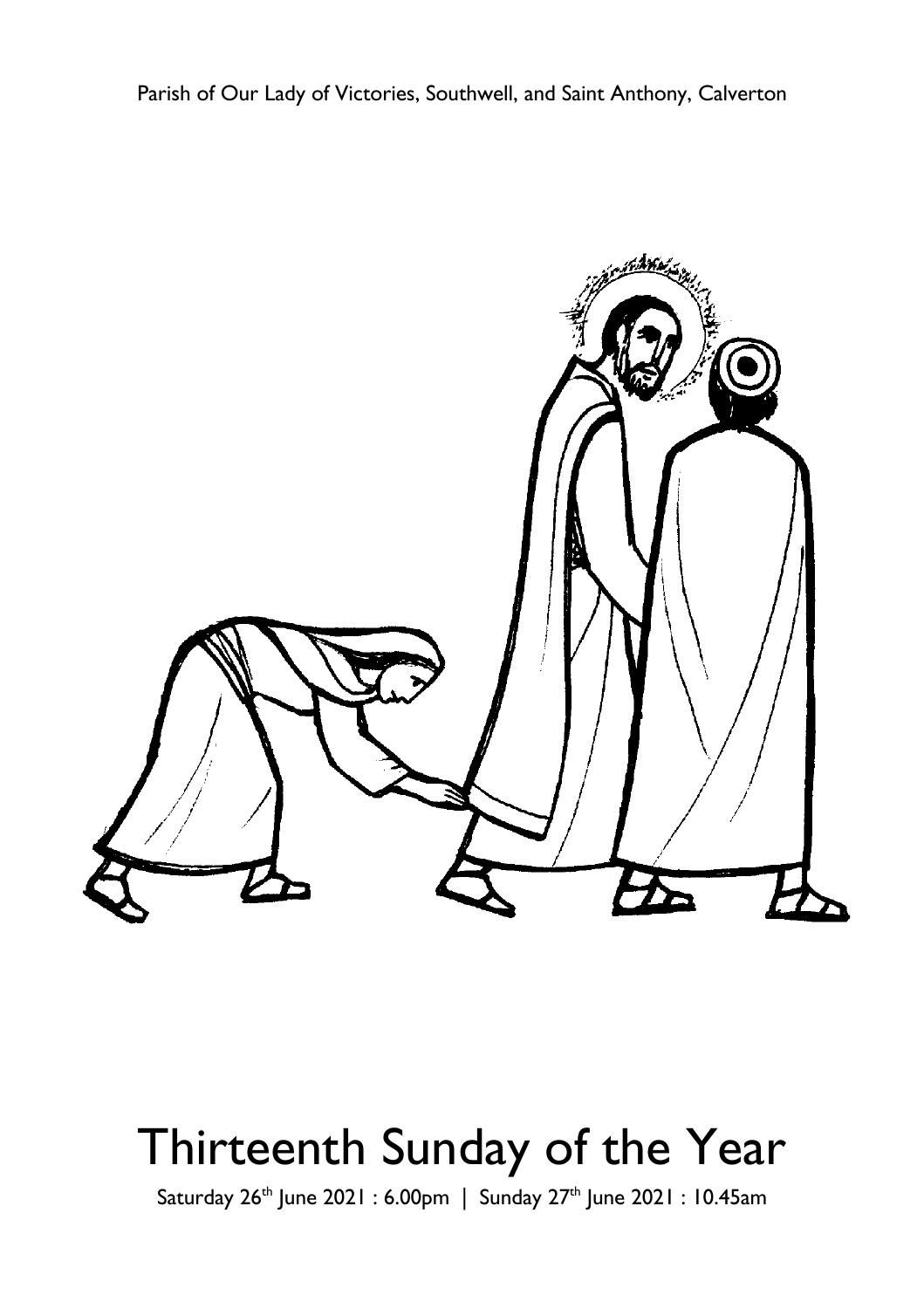In order to comply with the Bishop's guidelines on celebrating Masses in the covid-19 period there'll be some differences in that way we come to Mass and the way Mass is celebrated. These were outlined to you when you book for Mass, and are detailed in the parish newsletter. Please take a few moments before Mass to remind yourself of these guidelines, and please follow these directions, recognise that those stewards asking you to follow the directions are volunteers themselves:

- X Please don't attend if you show any symptoms of covid-19;
- X Try to arrive no earlier than half an hour before Mass, and no later than ten minutes before Mass, to allow time for each person to enter one-by-one;
- X Even if you arrive on foot, enter via the car park and follow the one-way signs, waiting by the 2 metre markers in front of the church door if others have arrived before you;
- X Entry will be via the main door of the church;
- Ensure you bring a mask to wear throughout the time in church, except when receiving Holy Communion;
- X Please use the hand-sanitiser (provided) on arrival;
- X Please take one of these Mass Sheets, and a Newsletter, and take them home with you after Mass;
- X Put your weekly offering into the basket in the narthex;
- X There won't be any holy water available, the repository will be closed, and there are no Catholic papers currently available;
- X Please sit on the seat to which you are directed, following the (marked) one-way system. Seating will be from the front of church first, and parishioners will be seated at two-metre intervals (in Southwell it might be possible to seat couples next to each other, and families in a single pew; in Calverton the chairs have been laid out singularly, and so each person, except for babes-in-arms, will be at a two-metre distance from the next person);
- X Please avoid any contact with other parishioners; please don't speak before Mass unless necessary;
- X Only the disabled toilet will be available for use, and only if absolutely necessary. If you do use the toilet, please do so before you are seated, and then go to your seat (in Southwell, by exiting the church hall lobby, walking around the side of the church, and re-entering the church through the main door, following the one-way system);
- X Windows and doors will be open to enable as much ventilation as possible;
- X During Mass there are some differences in the celebration, in particular:
	- o There will be no entrance procession;
	- o There will be no congregational singing;
	- o Responses will be made with quiet voices;
	- o There will be no ministries (eg altar servers, readers);
	- o There will be no sign of peace;
	- o Holy Communion will be distributed immediately following Mass;
- X After Mass you will be invited to receive Holy Communion. If you are not receiving Holy Communion for whatever reason please simply follow the one-way system to leave church.
- X Blessings will not be given to those not receiving Holy Communion since the entire congregation has been blessed only a few moments before.
- X Whether receiving Holy Communion or not, please then leave the church following the one-way system, out into the car park (in Southwell, through the parish hall lobby) and please leave immediately.

*As the start of Mass all STAND, and with Father Simon proclaim the entrance antiphon.*

#### All peoples, clap your hands. Cry to God with shouts of ioy!

# **Fntrance Rites**

In the name of the Father, and of the Son, and of the Holy Spirit. Amen

The grace of our Lord Jesus Christ, and the love of God, and the communion of the Holy Spirit be with you all.

#### And with your spirit.

Brothers and sisters, let us acknowledge our sins, and so prepare ourselves to celebrate the sacred mysteries.

I confess to almighty God, and to you, my brothers and sisters, that I have greatly sinned, in my thoughts and in my words, in what I have done and in what I have failed to do, through my fault, through my fault, through my most grievous fault; therefore I ask blessed Mary ever-Virgin, all the Angels and Saints, and you, my brothers and sisters, to pray for me to the Lord our God.

May almighty God have mercy on us, forgive us our sins, and bring us to everlasting life.  $A$ men

Lord, have mercy. Lord, have mercy. Christ, have mercy. Christ, have mercy. Lord, have mercy. Lord, have mercy.

Glory to God in the highest,

and on earth peace to people of good will. We praise you, we bless you, we adore you, we glorify you, we give you thanks for your great glory, Lord God, heavenly King, O God, almighty Father. Lord Jesus Christ, Only Begotten Son, Lord God, Lamb of God, Son of the Father, you take away the sins of the world. have mercy on us; you take away the sins of the world. receive our prayer; you are seated at the right hand of the Father, have mercy on us. For you alone are the Holy One, you alone are the Lord, you alone are the Most High, lesus Christ. with the Holy Spirit. in the glory of God the Father. Amen.

*At the end of the Collect all respond:*

. . . who lives and reigns for ever and ever. Amen

*All SIT.*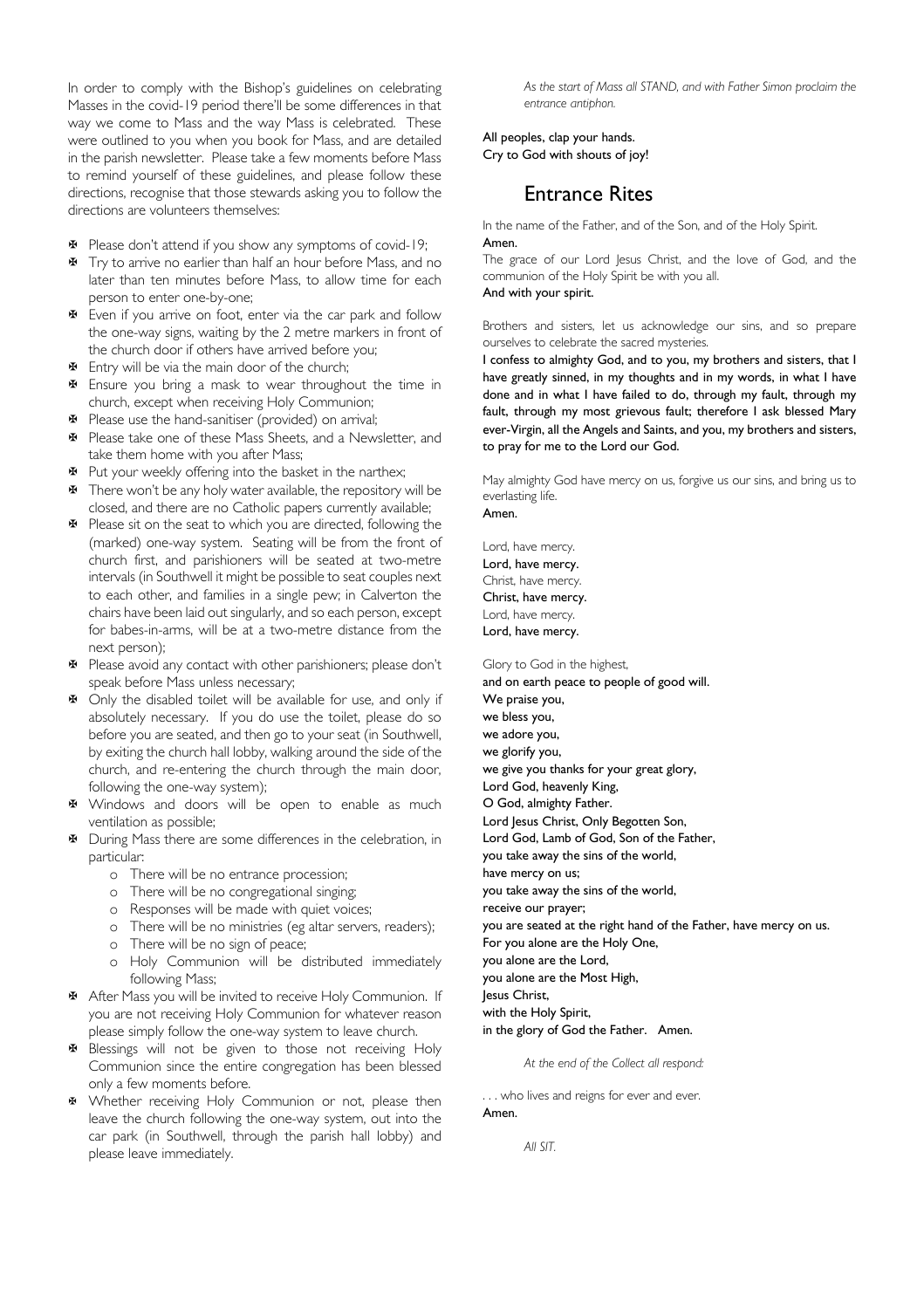# Liturgy of the Word

*The first reading is taken from the book of Wisdom (1:13-15. 2:23- 24): God takes no pleasure in the extinction of the living.*

#### The word of the Lord. Thanks he to God

*The responsorial is taken from Psalm 29(30):2.4-6.11-13:*

#### I will praise you, Lord, you have rescued me.

*The second reading is taken from the second letter of Saint Paul to the Corinthians (8:7.9.13-15): The Lord Jesus became poor for your sake, to make you rich.*

#### The word of the Lord. Thanks he to God

#### *All STAND.*

*The Gospel Acclamation is sung by Father Simon alone.*

*The Gospel is taken from Saint Mark (5:21-43): Little girl, I tell you to get up.*

#### The Lord be with you. And with your spirit. A reading from the holy Gospel according to Mark. Glory to you, O Lord.

*At the end of the Gospel:*

#### The Gospel of the Lord. Praise to you, Lord Jesus Christ.

*All SIT for the homily, preached by Father Simon.*

*All STAND as we proclaim our Profession of Faith:*

I believe in one God, the Father almighty, maker of heaven and earth, of all things visible and invisible.

I believe in one Lord Jesus Christ, the Only Begotten Son of God, born of the Father before all ages. God from God, Light from Light, true God from true God, begotten, not made, consubstantial with the Father; through him all things were made. For us men and for our salvation he came down from heaven, and by the Holy Spirit was incarnate of the Virgin Mary, and became man. For our sake he was crucified under Pontius Pilate, he suffered death and was buried, and rose again on the third day in accordance with the Scriptures. He ascended into heaven and is seated at the right hand of the Father. He will come again in glory to judge the living and the dead and his kingdom will have no end.

I believe in the Holy Spirit, the Lord, the giver of life, who proceeds from the Father and the Son, who with the Father and the Son is adored and glorified, who has spoken through the prophets.

I believe in one, holy, catholic and apostolic Church. I confess one baptism for the forgiveness of sins and I look forward to the resurrection of the dead and the life of the world to come. Amen.

*All SIT.*

# Liturgy of the Eucharist

*As the gifts are prepared all respond:*

Blessed are you, Lord God of all creation, for through your goodness we have received the bread we offer you: fruit of the earth and work of human hands, it will become for us the bread of life.

### Blessed be God forever.

Blessed are you, Lord God of all creation, for through your goodness we have received the wine we offer you: fruit of the vine and work of human hands, it will become our spiritual drink. Blessed be God for ever.

*After the altar and gifts have been prepared all STAND:*

Pray brothers and sisters, that my sacrifice and yours may be acceptable to God, the almighty Father.

May the Lord accept the sacrifice at your hands, for the praise and glory of his name, for our good and the good of all his holy Church.

*After the Prayer over the Offerings the Preface begins:*

The Lord be with you. And with your spirit. Lift up your hearts. We lift them up to the Lord. Let us give thanks to the Lord our God. It is right and just.

*At the end of the Preface:*

Holy, Holy, Holy Lord God of hosts. Heaven and earth are full of your glory. Hosanna in the highest. Blessed is he who comes in the name of the Lord. Hosanna in the highest.

*The congregation is invited to SIT during the Eucharistic Prayer.*

*During the Eucharistic Prayer:*

*The mystery of the Faith:*

#### When we eat this Bread and drink this Cup, we proclaim your Death, O Lord, until you come again.

*At the end of the Eucharistic Prayer:*

Through him, and with him, and in him, O God, almighty Father, in the unity of the Holy Spirit, all glory and honour is yours, for ever and ever.  $A$ mon

*All STAND.*